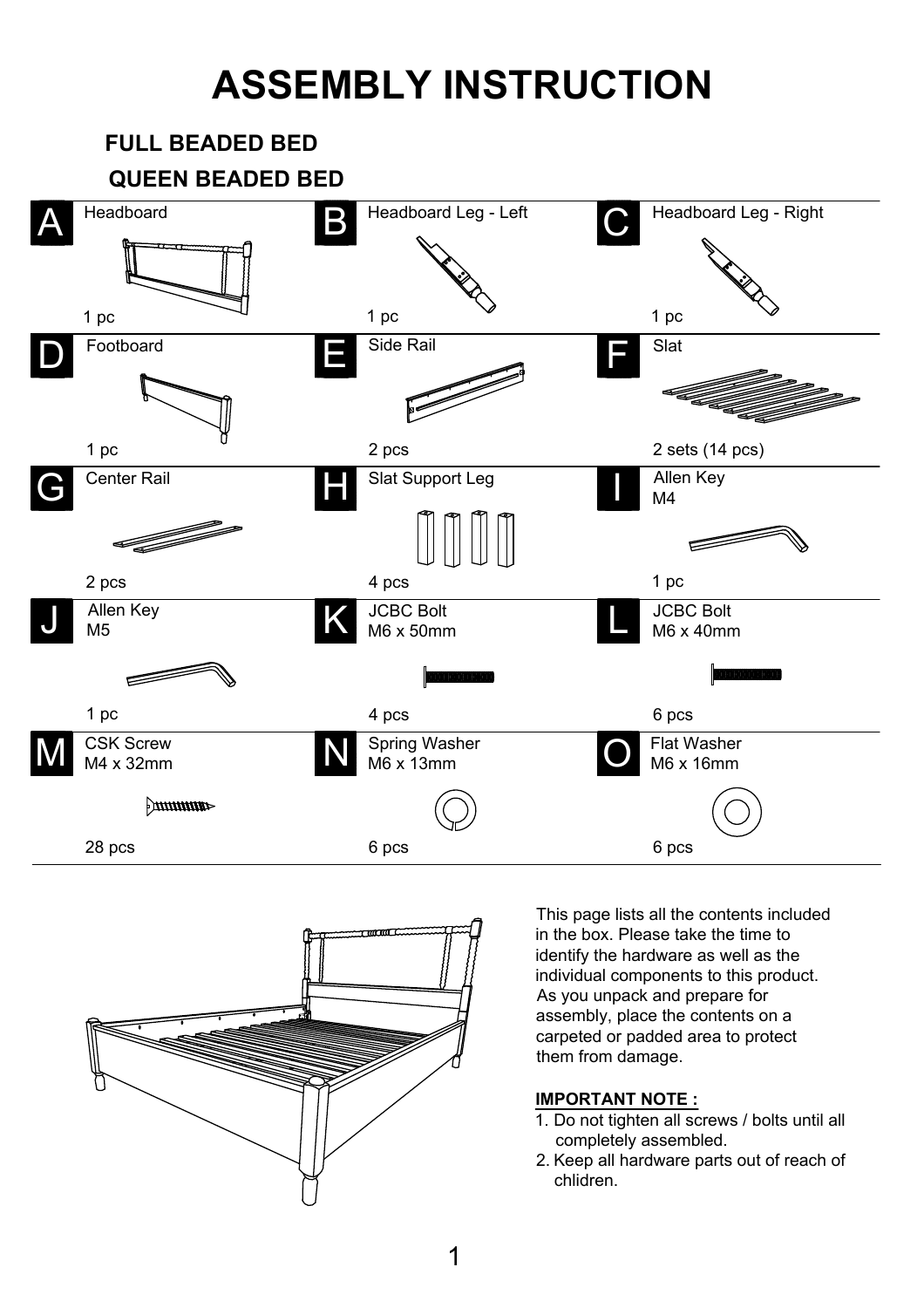Turn the Headboard (A) upside down and place it on a piece of cloth to prevent from scratching. Attach Furn the Headboard (A) upside down and place it on a piece of cloth to prevent from scratching. Attach<br>Headboard Leg - Left (B) and Headboard Leg - Right (C) to the Headboard (A). Insert JCBC Bolt (L), Spring Washer (N) and Flat Washer (O) to the holes and tighten using Allen Key M4 (I).



Attach Side Rail (E) with Headboard (A) and Footboard (D) by hooking the Side Rail Brackets on the bolts Attach Side Rail (E) with Headboard (A) and Footboard (D) by hooking<br>(already on HB & FB) and tighten all bolts using Allen Key M5 (J).